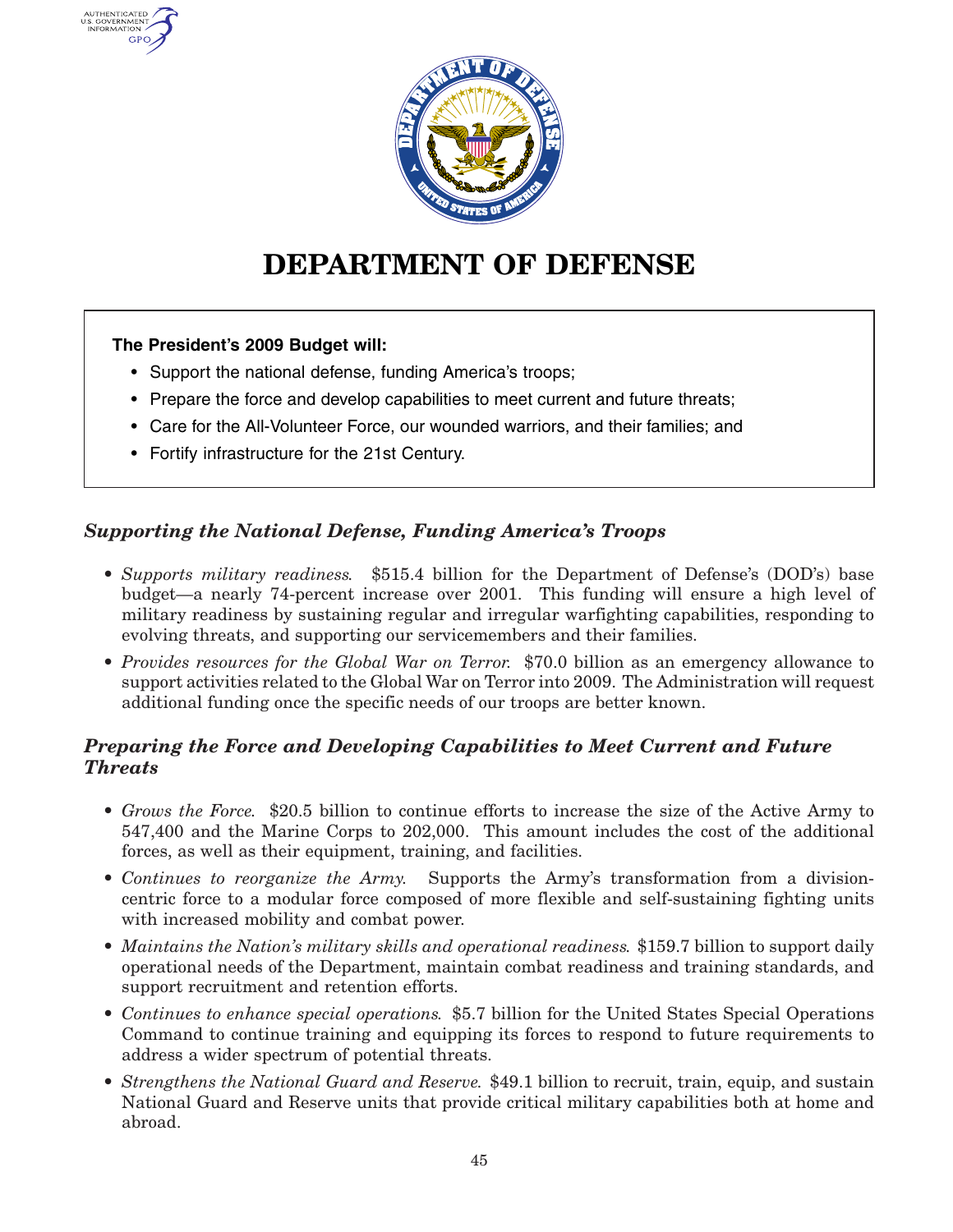- *Creates AFRICOM.* \$389 million to establish <sup>a</sup> new command to strengthen ties with African governments, institutions, and organizations to foster an environment of security and peace.
- *Builds partnership capacity.* \$750 million to support allies as they develop and improve their capability to provide for their own defense and contribute to the global fight against terrorism.
- *Recapitalizes aging aircraft fleets.* \$17.3 billion to continue modernization of the Nation's tactical aircraft fleets, developing and procuring fighter aircraft for the Air Force, Navy, and Marine Corps to counter potential threats, and to continue investments in the aerial refueling and



Source: U.S. Navy; Petty Officer 2nd Class Brian P. Seymour

Coalition forces and members of the Faryab Provincial and District police mentor team and Afghan National Police exit their vehicles to begin <sup>a</sup> patrol near Qala-i-Wali in the Ghowrmach district of Afghanistan.

cargo airlift fleets that provide crucial support to <sup>a</sup> wide range of military and other national activities.

- *Improves technology to support our troops.*
	- ° \$7.5 billion to support the Army and Marine Corps efforts to provide survivable, capable, and modern tactical vehicles and vehicle armor to the entire force.
	- ° \$12.7 billion to continue procurement of transformational warships, such as the first CVN-21 aircraft carrier, Virginia Class Submarines, and DDG-1000 destroyers.
	- ° \$1.8 billion to continue development and procurement of major unmanned aerial vehicles to conduct <sup>a</sup> wide variety of combat and military support missions, thereby significantly reducing the risks to U.S. forces.
	- ° \$496 million to combat improvised explosive devices through attacking the terrorist network, defeating the device, and training the force.
- *Maintains leadership in space*. \$10.7 billion in investment funds to build <sup>a</sup> robust, secure, and protected space-based capability, which includes advanced communications and early-warning and navigation satellites, resulting in <sup>a</sup> significant contribution to both military readiness and the Nation's economic growth.
- *Enhances missile defense.* \$10.4 billion to continue to develop, test, and field missile defense systems to protect America, its allies, and deployed forces.
- *Strengthens intelligence and security capabilities.*
	- ° Funds military intelligence operations to provide the strategic, departmental, and tactical information that the Secretary of Defense and military commanders need to defend America and its interests.
	- ° Funds counterintelligence activities to protect U.S. forces from espionage and terrorist attacks both at home and abroad.
	- ° Increases funding by over \$300 million to improve the security of U.S. networks and the protection of defense information.

## *Caring for the All-Volunteer Force, Our Wounded Warriors, and Their Families*

• *Compensates servicemembers.* 3.4 percent pay raise for military personnel, bringing the total basic pay increases since 2001 to about 37 percent.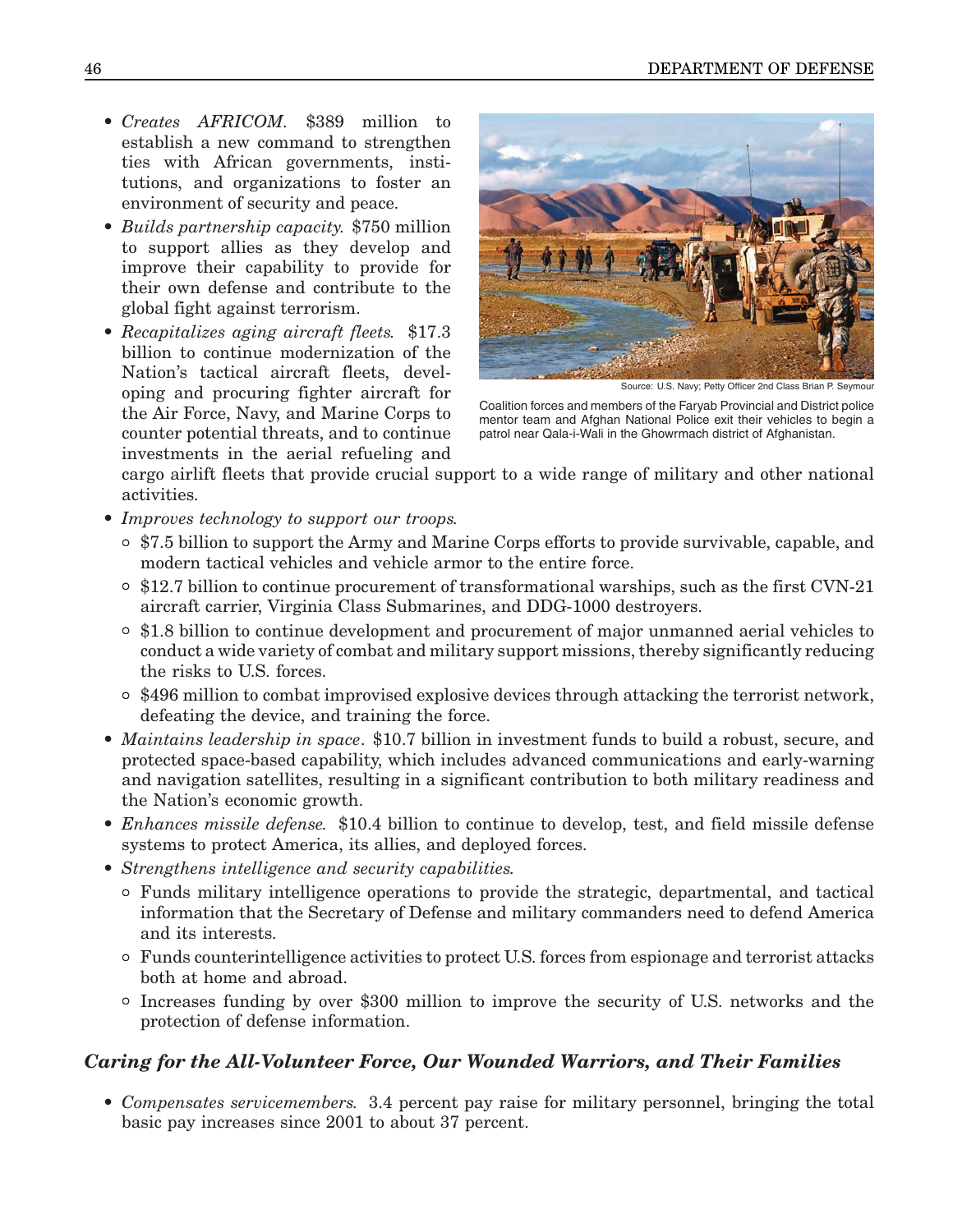- *Provides high quality medical care.* \$42.8 billion in resources, including \$10 billion in mandatory funding, for the Defense Health Program, more than doubling the 2001 level, to ensure that the brave volunteers who serve our country get the high quality medical care that they deserve.
- *Sustains the health care system.* Aligns military health care premiums and copayments for retirees under age 65 with general health insurance plans to ensure the sustainability of <sup>a</sup> high quality health care system for our military while preventing unnecessary tradeoffs with critical military capabilities.
- *Cares for wounded warriors.* Continues to implement recommendations made by the President's Commission on Care for America's Returning Wounded Warriors.
- *Supports servicemembers and their families.* Provides for activities such as family support programs and child care programs for military dependents. DOD is committed to providing military families with <sup>a</sup> quality of life that is commensurate with their service, and recognizes that the strength of our soldiers is reinforced by the strength of their families.



Army National Guard Spc. Marco Robledo is hooked into the harness of the Solo-Step system, which allows him to practice walking independently without danger of falling. This one-of-a-kind system is only at the new Military Advanced Training Center at Walter Reed Army Medical Center.

## *Strengthening Infrastructure for the 21st Century*

- *Sizes infrastructure to requirements.* \$9.1 billion for DOD to continue its efforts to shift military infrastructure for the future as recommended by the Base Realignment and Closure Commission.
- *Adjusts global posture.* \$649 million for new basing that will continue the shift of defense posture from legacy Cold War relationships and forces overseas to new structures that provide more strategic flexibility.
- *Supports readiness and environmental protection.* \$40 million for the Readiness and Environmental Protection Initiative, which has protected over 48,000 acres around military bases to date.
- *Improves housing for retired veterans.* Begins <sup>a</sup> \$76 million major dormitory renovation at the Washington Armed Forces Retirement Home, and continues the rebuilding of the Gulfport Home in Mississippi.

## *Major Savings and Reforms*

• In an effort to use resources effectively, DOD proposes to streamline and simplify the acquisition system to provide lasting solutions for: predictable performance in cost and schedule control; reduced time for decision-making; alignment in the skills of the workforce; improved centers of excellence; and ever-improving levels of cost-effective support to the warfighter.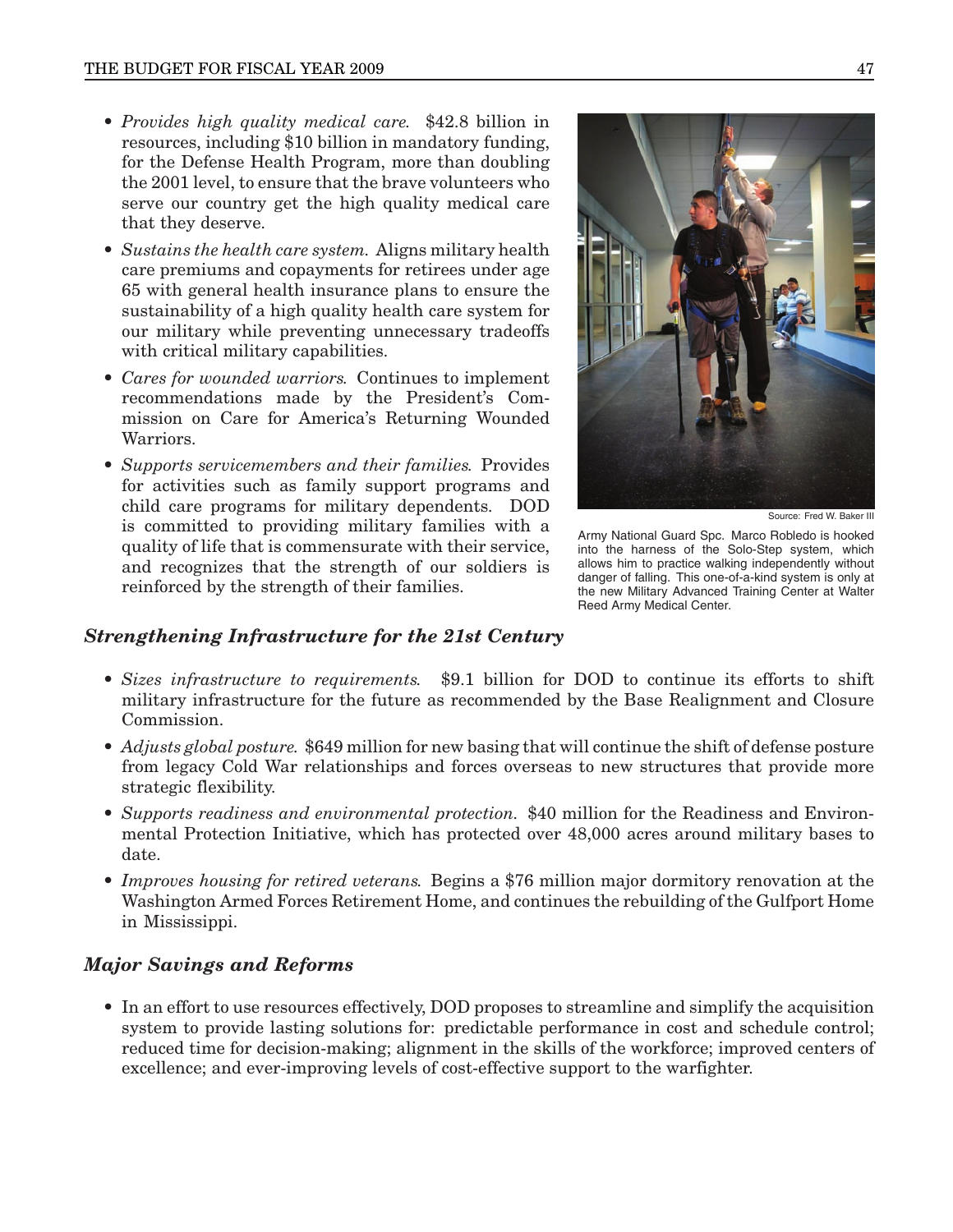## *Since 2001, the Department of Defense has:*

- Removed two brutal regimes, reduced terrorist safe havens, and captured or killed terrorists who threatened the United States, its people, and its interests around the globe.
- Adapted effectively to evolving, asymmetric threats, improved its ability to conduct counterinsurgency operations, and maintained its effectiveness in more traditional warfighting tasks.
- Developed <sup>a</sup> new national defense strategy and established or reorganized military commands to lead effectively the Global War on Terror, transform the military, protect the homeland, defend against long-range attack, and engage in Africa.
- Launched the most significant transformation of the Army in <sup>a</sup> generation— transitioning from <sup>a</sup> Division-based Army to more lethal, agile, and capable Brigade Combat Teams.
- Provided battlefield commanders with unprecedented situational awareness through the development of the Global Information Grid—a netcentric information infrastructure that enables rapid data processing and analysis.
- Fielded <sup>a</sup> broad range of unmanned aerial vehicles that perform reconnaissance, strike, and force protection activities, transforming the way U.S. forces fight.
- Developed and procured new technologies that detect, disarm, destroy, and protect against improvised explosive devices.
- Transformed America's global defense posture, enabling forces to deploy quickly in times of crisis and ensuring <sup>a</sup> new global military presence prepared for 21st Century challenges.
- Continued to maintain and sustain an initial Missile Defense system to protect America, its allies, friends, and deployed forces against attack.
- Delivered aid to millions affected by natural disasters at home and abroad.
- Converted over 31,000 military positions to civilian positions to relieve strain on the military force and ensure all military personnel are performing "military essential" activities.
- Established the National Security Personnel System, now serving 130,000 civilian employees, to create <sup>a</sup> flexible and responsive 21st Century national security workforce.
- Eliminated, via privatization or military construction, over 90 percent of all inadequate domestic military family housing units.